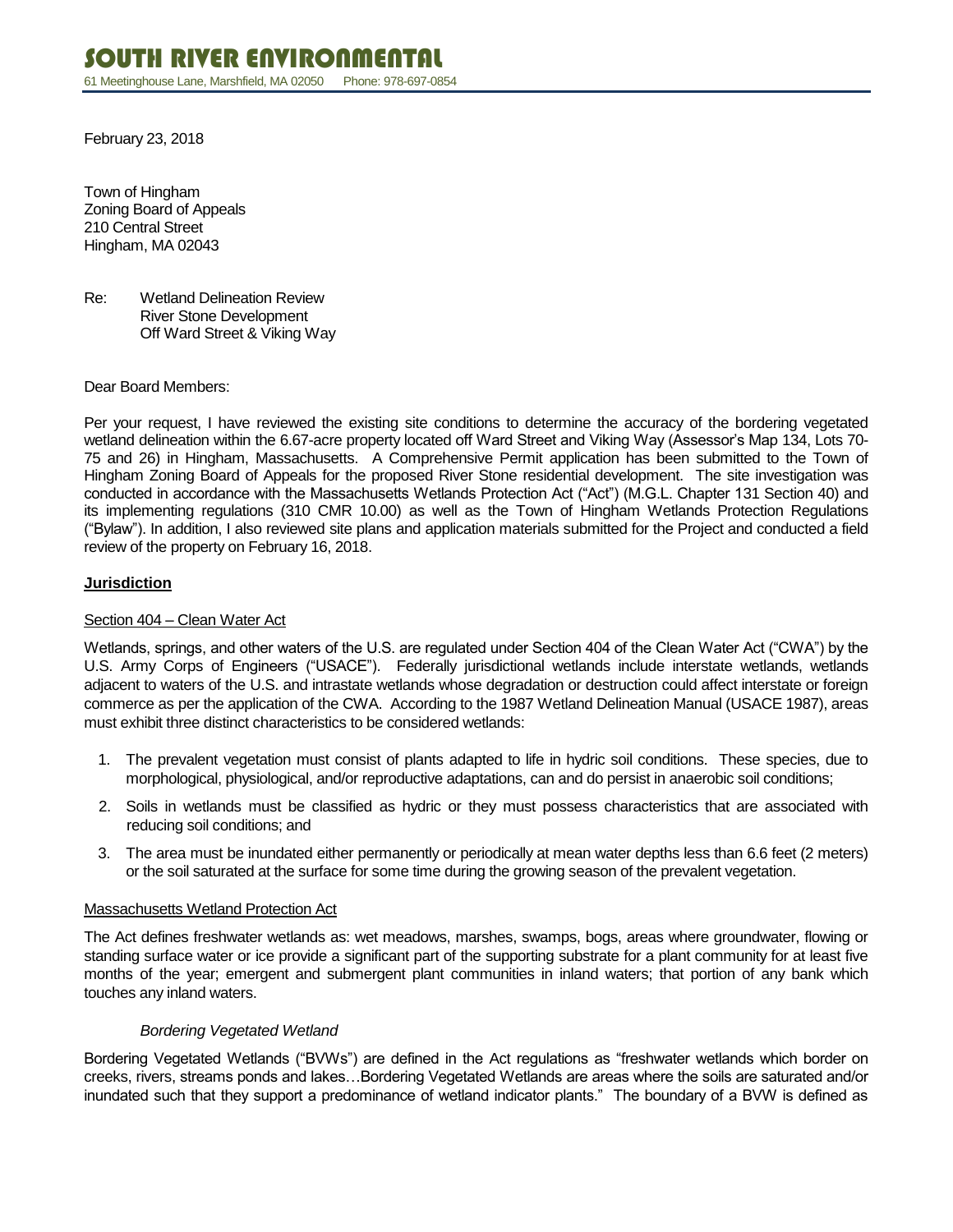"the line within which 50 percent or more of the vegetational community consists of wetland indicator plants and saturated or inundated conditions exist" (310 CMR 10.55(2)).

### Town of Hingham Wetlands Protection By-Law, Rules and Regulations

Per Section 2.0 of the Town of Hingham Wetlands Regulations ("HWR"), the Bylaw and Regulations provide protection for Resource Areas and their wetland values. Resource Areas protected under the Bylaw are ANY of the following: "freshwater or coastal wetland, isolated wetland, beach, dune, flat, marsh, wet meadow, bog, swamp, vernal pool, creek, river, stream, pond, lake, estuary, or ocean". In addition, the Bylaw and HWR also provide protection for "land subject to flooding or inundation by groundwater or surface water, including but not limited to, fresh water wetlands, isolated wetlands, beaches, wet meadows, marsh, swamps, bogs, vernal pools, streams, rivers, ponds, lakes, or reservoirs". Isolated wetlands, excepting those that classify as Isolated Land Subject to Flooding, are not protected under the Act, but are subject to the jurisdiction of the USACE, MA DEP 401 Water Quality Regulations (314 CMR 9.00) and the By-Law.

The boundary of vegetated wetlands is defined as the line within which 50% or more of the vegetation community consists of wetland indicator plants and saturated or inundated conditions exist. The boundary of vegetated wetlands may be further refined by the submission of indicators of saturated or inundated conditions including one or more of the following:

- 1. Groundwater, including the capillary fringe, within a major portion of the root zone;
- 2. Observation of prolonged or frequent flowing or standing surface water;
- 3. Characteristics of hydric soils.

#### **Existing Conditions**

The property is currently undeveloped although there is an existing cul-de-sac access road (Viking Way) that is constructed and provides access to the site from Ward Street. The site is located to the east of Ward Street approximately 0.16 mile south of the intersection with High Street. Ward Street and existing single-family residential development abuts the property to the west, residential and undeveloped land to the north and east and the Kingdom Hall of Jehovah's Witnesses to the south. The property extends to the south and east from Ward Street with upland forest comprising the majority of the land not previously disturbed by construction of Viking Way. There is a small BVW located along the eastern property boundary.

Vegetation within the forested and undeveloped portions of the site are comprised of a well-developed overstory dominated by red oak (*Quercus rubra*), white oak (*Quercus alba*), white pine (*Pinus strobus*), white ash (*Fraxinus americana*) and black cherry (*Prunus serotina*) in the overstory. The sapling and shrub layers within upland portions of the site are relatively sparse and consist of the same species as the overstory along with a number of remnant apple (*Malus* sp.) and staghorn sumac (*Rhus typhina*) trees. The shrub and herbaceous layers are well-developed and contain species including blackberry (*Rubus* sp.), Canada goldenrod (*Solidago canadensis*), multiflora rose (*Rosa multiflora*), common greenbriar (*Smilax rotundifolia*), poison ivy (*Toxicodendron radicans*) and glossy buckthorn (*Rhamnus frangula*). Soils within the property are classified as Warwick fine sandy loam in the northern and western portions of the site and Sudbury fine sandy loam in the western and southern portions.

In June 2015, Environmental Consulting & Restoration ("ECR") delineated the BVW within the property with a series of pink and black flags numbered A1 (start) through A-31 (end). The wetland commences in the eastern portion of the subject parcel just east of the existing cul-de-sac and extends east and south adjacent and into Lot 124-14 (#18 Autumn Circle) before extending off site to the east into Lot 124-27. The BVW is associated with an intermittent stream located further off property to the east within Lot 124-27. The BVW contains a predominance (greater than 50%) of hydrophytic vegetation within all strata, and prevalent species include red maple, glossy buckthorn, northern arrowwood (*Viburnum dentatum*), highbush blueberry (*Vaccinium corymbosum*) and American elm (*Ulmus americana*). Soils within the BVW were hydric and contained redoximorphic features such as mottles and oxidized rhizospheres. Standing water to a depth of approximately 8 inches was present within the eastern portion of the wetland in the vicinity of wetland flags A1 through A11 (See attached photos).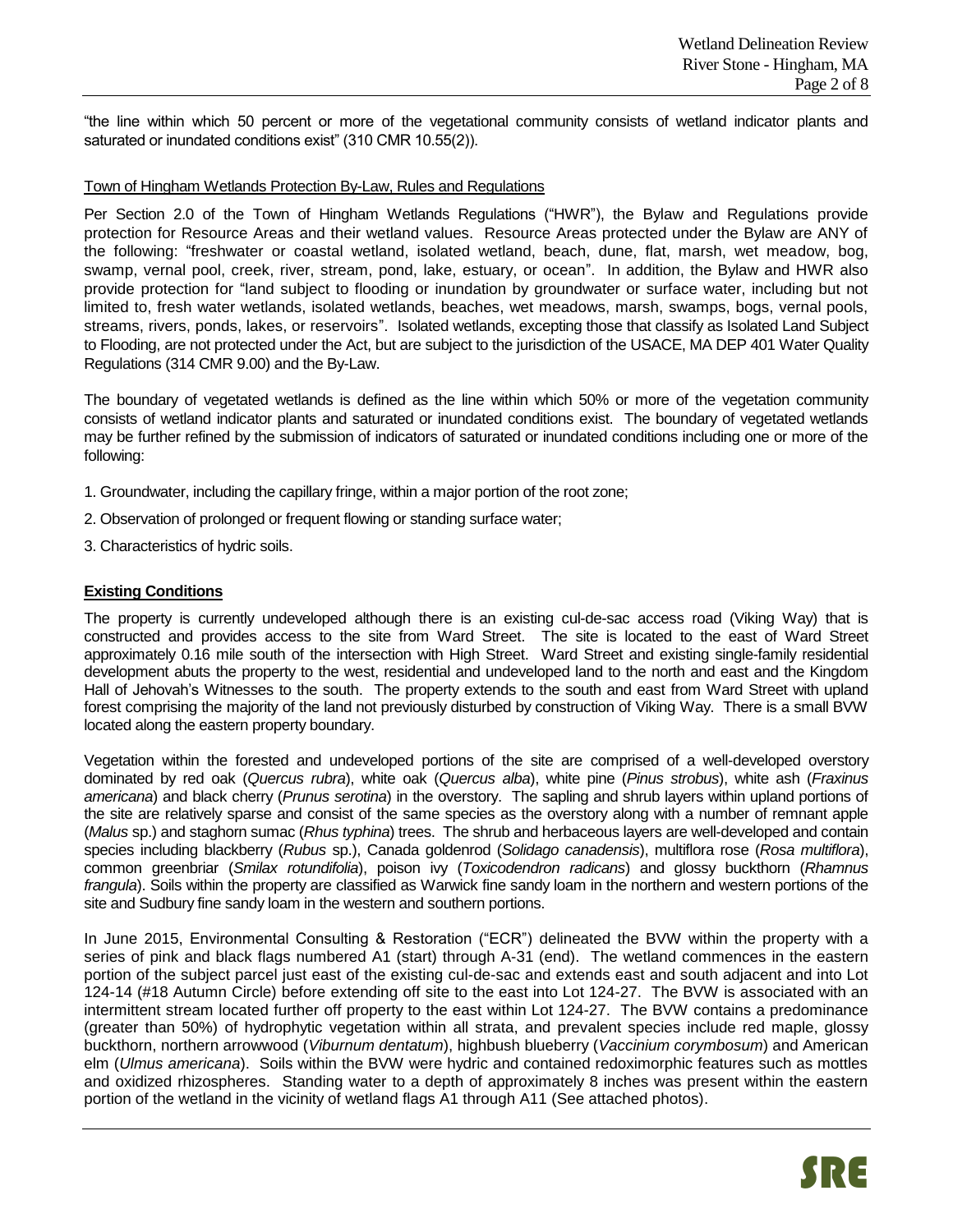The site has been subject to previous / historic disturbance as evidence by the presence of fill piles and debris within the BVW. Based on the presence of mature vegetation and lack of indication of recent activity, this disturbance does not appear to be associated with construction of Viking Way. Review of the Massachusetts Natural Heritage and Endangered Species datalayers (MAGIS 2018) indicates that the property is not located within an Estimated or Priority Habitat of Rare Species, and there are no certified vernal pools within 100 feet of the parcel boundary.

### **Wetland Boundary Review Methodology**

The wetland delineation methodologies outlined in the ACOE Wetlands Delineation Manual (Environmental Laboratory 1987), the MADEP publication *Delineating Bordering Vegetated Wetlands 1987* and the By-Law were used to review the delineated BVW boundary within the property. A review of existing mapping provided by the Conservation Commission was conducted prior to the field survey. Vegetation, soils, and hydrology data were assessed during the review to determine whether the three wetland parameters were satisfied for delineated wetland areas and whether additional areas of BVW were present within the site.

The specific methods for characterizing and evaluating vegetation, hydrology, and soils for the wetland determination were performed as follows:

*Vegetation:* Species abundance in both upland and wetland communities were visually estimated. Dominant trees and shrubs/saplings were recorded within a 30-foot and 15-foot radius, respectively, of the documentation plot. Dominant herbaceous vegetation was recorded within a 5-foot radius of the plot. SRE identified plant species using appropriate botanical reference material for the region. The indicator status of each species was identified using the *National List of Plant Species That Occur in Wetlands, Regiona1-Northeast* (Resource Management Group 1999). A predominance of hydrophytic vegetation was determined to be present where greater than 50 percent of the dominant species within the observation plot were classified as facultative ("FAC+" or "FAC"), facultative wetland ("FACW"), or obligate ("OBL").

*Soils:* SRE characterized the soil profile to determine the presence or absence of hydric soil indicators. Soil borings were taken with a hand-held auger to depths of approximately 18-24 inches to observe the soil profile and evaluate redoximorphic features, if present. Information collected for each soil profile included horizon depth, texture, color and the presence or absence of redoximorphic features ("mottles"). Colors of the soil matrix and mottles were identified using Munsell Soil Color Charts. SRE based all hydric soil determinations on criteria established in the USACE Wetland Delineation Manual (Environmental Laboratory 1987), in association with *Field Indicators of Hydric Soils in the United States* (NRCS 2006) and *Field Indicators for Identifying Hydric Soils in New England* (NEIWPCC 2004). Additionally, SRE noted the presence of any saturation and/or standing water encountered during the soil profile description.

*Hydrology:* Site hydrology was evaluated during field surveys by noting whether the soil at the surface was inundated or saturated. If the ground surface was dry, the depth to freestanding groundwater or saturated soil was measured, and the presence or absence of other field evidence of wetland hydrology (e.g., drift lines, water-stained leaves, etc.) was noted. The wetland hydrology criterion was met if one or more primary or two or more secondary field indicators were present (Environmental Laboratory 1987).

# **Results**

The focus of the field review was to (1) determine the accuracy of the wetland boundary as delineated by ECR and (2) determine whether there are any additional wetland resource areas within 100 feet of the subject property.

### Bordering Vegetated Wetland

While many of the wetland flags were either missing or torn, sufficient evidence was identified in the field to follow the delineated wetland boundary. The majority of the wetland boundary is well-defined by slope as well as a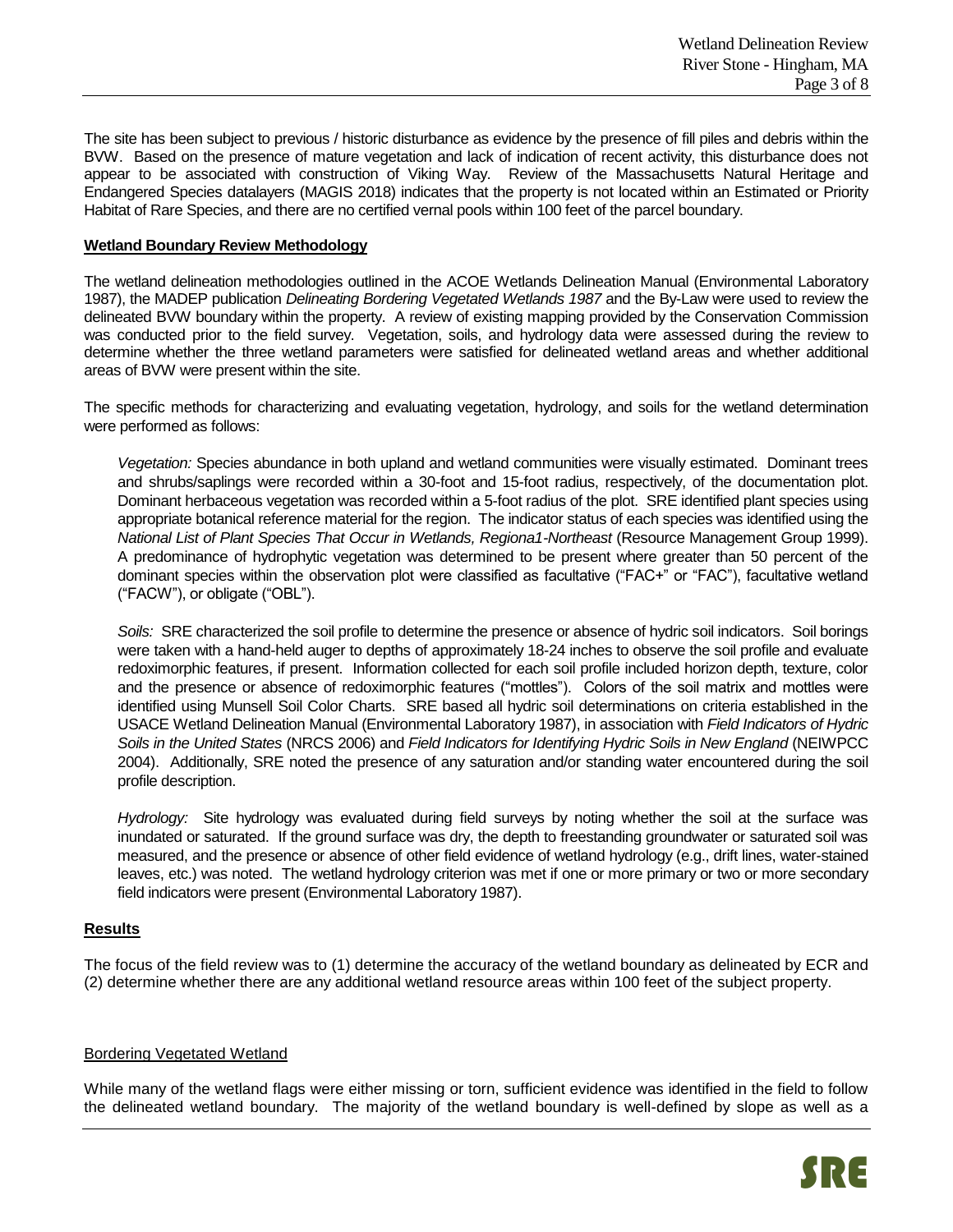change in dominant vegetation from predominantly hydrophytic to predominantly upland indicator species. There is a small, narrow channel between the western and eastern lobes of the wetland and appears to function as an overflow and hydrologic connection within the BVW. There was no water present within the channel at the time of the field review. Based on the review methodology above, the BVW boundary as delineated by flags A1 through A31 is accurate. No modifications to the wetland boundary are proposed.

# Vernal Pool

The term "vernal pool" is defined under the HWR is defined as any confined basin or depression not occurring in existing lawns, gardens, landscaped areas, or driveways which, at least in most years, holds water for a minimum of two continuous months during the spring and/or summer, is free of adult fish populations, and provides essential breeding and rearing habitat functions for amphibian, reptile, or vernal pool community species, regardless of whether the wetland site has been certified as a vernal pool by the Massachusetts Division of Fisheries and Wildlife and Fisheries. The western lobe of the BVW is a confined depression that could potentially function as a vernal pool per HWR. No information was provided by the applicant within the Comprehensive Permit application with respect to whether or not the portion of the BVW between flags A1 and A11 functions to provide breeding habitat for obligate vernal pool species. Therefore, SRE could not determine the vernal pool status of the area.

### Off-Site Bordering Vegetated Wetland

Review of DEP wetland mapping on MAGIS (2018) indicates that there is an additional bordering vegetated wetland located to the south of Ward Street that is within 100 feet of the subject property (See attached figure). For reference with respect to the project site plans submitted with the Comprehensive Permit application, the BVW is located south of Ward Street where the subject parcel abuts Ward Street between #s 64 and 70 Ward Street. This BVW was not delineated in the field since the applicant does not have survey access permission for the property (which is not owned or under agreement by the applicant).

#### **Comprehensive Permit Waiver Request – Hingham Wetlands Bylaw and Regulations**

Based on the review of the site conditions and materials submitted by the proponent, the extent of existing and potential wetland resource areas has not been accurately identified. While the BVW boundary within the site has been delineated accurately, a portion of the BVW may function to provide vernal pool habitat. In addition, the 100 foot buffer zone associated with a second BVW located south of Ward Street may extend into the subject property. Without a complete delineation and identification of the areas subject to jurisdiction of the Act and Bylaw, a comprehensive review of the proposed waiver request cannot be completed. For example, should the portion of the BVW function to provide vernal pool habitat, the associated 100-foot buffer zone would provide significant upland habitat for obligate breeding vernal pool species such as wood frogs (*Rana sylvatica*) and spotted salamanders (*Ambystoma maculatum*). The subsequent analysis of Project-related impacts on the BVW and vernal pool and its ability to provide wildlife habitat under the HWR with respect to the waiver request would focus on different performance standards under the HWR.

As part of the Comprehensive Permit application, the project proponent has requested multiple waivers from the Bylaw and the performance standards within the HWR (most recently updated on 2/12/18). The waiver request consisted of a table identifying the sections of the Bylaw and HWR from with the proponent is seeking relief. The proponent provided a blanket statement that "without the requested waivers, the Project could not be constructed" but did not provide any supporting documentation and/or analysis as to why the performance standards could not be met. The HWR provides substantive analysis with respect to the function and value of the various wetland resource areas and associated buffer zones. SRE recommends that the ZBA request that the proponent accurately identify all of the wetland resource areas within 100 feet of the subject property including vernal pools and also provide an analysis demonstrate that there are no other substantially equivalent project design alternatives that would demonstrate a greater degree of compliance with the HWR regulations prior to issuance of a waiver.

# **Conclusion**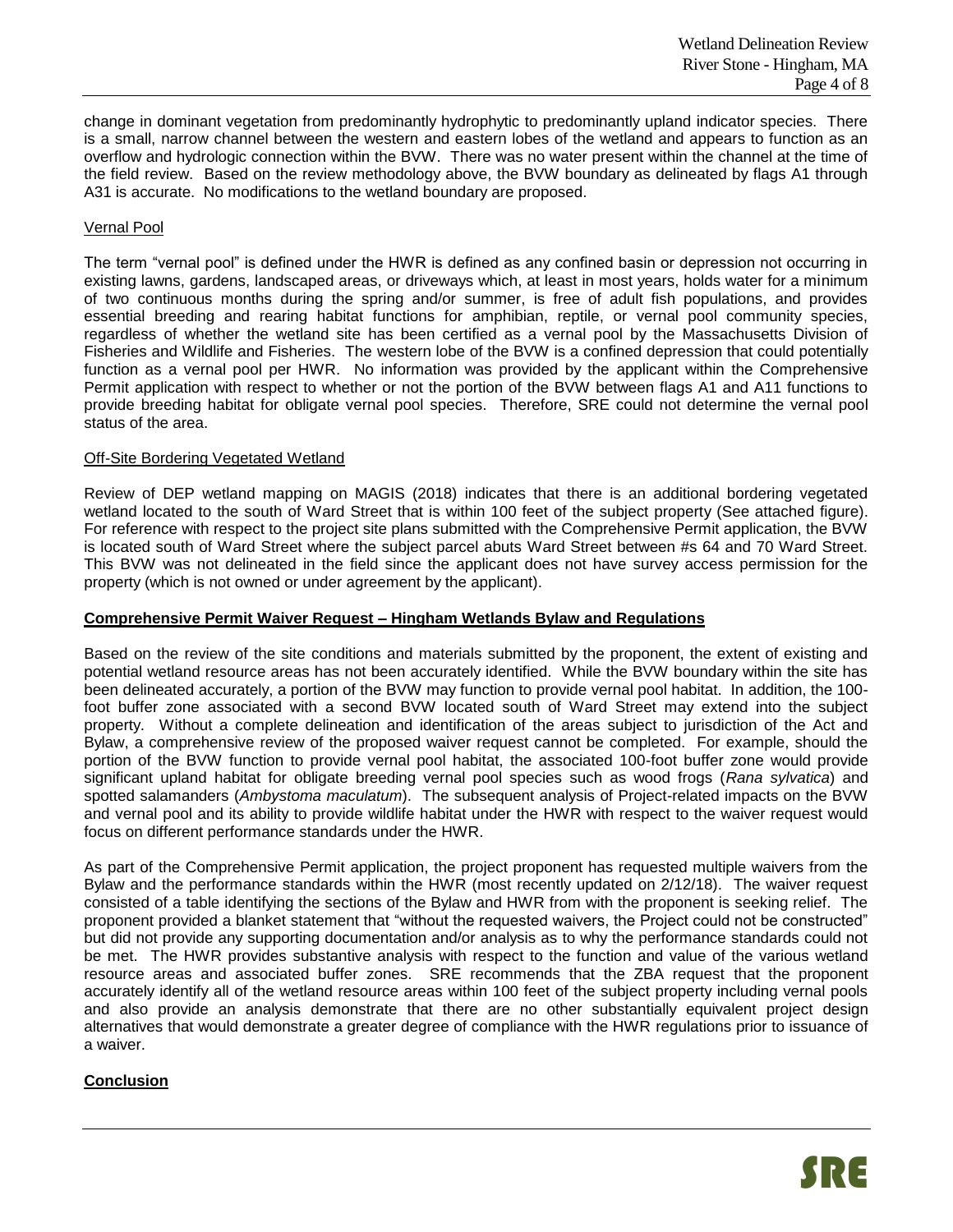Upon completion of a thorough analysis of the vegetation, soil and hydrology, it is my opinion that the BVW boundary as delineated in the field and depicted on the site plan with a revision date of February 2, 2018 is accurate. SRE recommends that the additional wetland boundary to the south of Ward Street be delineated to establish the limit of the 100-foot buffer zone since it may extend into the subject parcel. Finally, the vernal pool status of the western lobe of the wetland between flags A1 and A11 should be determined as a positive vernal pool determination would result in additional resource area protections under the HWR and potentially Section 404 of the Clean Water Act. The full extent of areas subject to jurisdiction under the Act and the Bylaw cannot be determined until these additional surveys have been completed.

SRE appreciates the opportunity to provide this information. Should you have any questions regarding this report, please do not hesitate to contact me at 978-697-0854 or via email at southriverenvironmental@gmail.com.

Sincerely, **South River Environmental**

John Zimmer Wetland Scientist

**SITE PHOTOGRAPHS**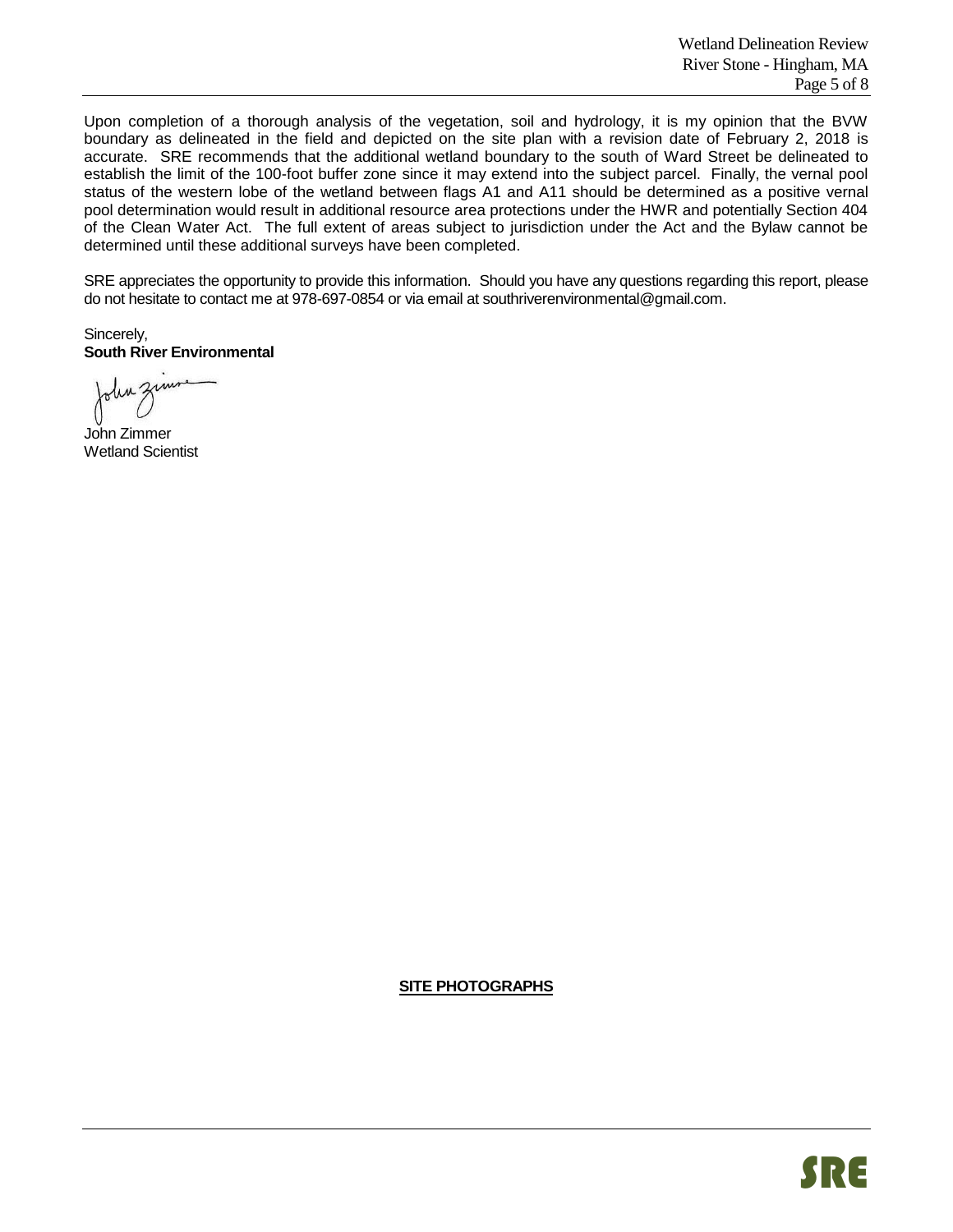

**View of BVW in vicinity of flags A1 through A11. Potential vernal pool habitat.**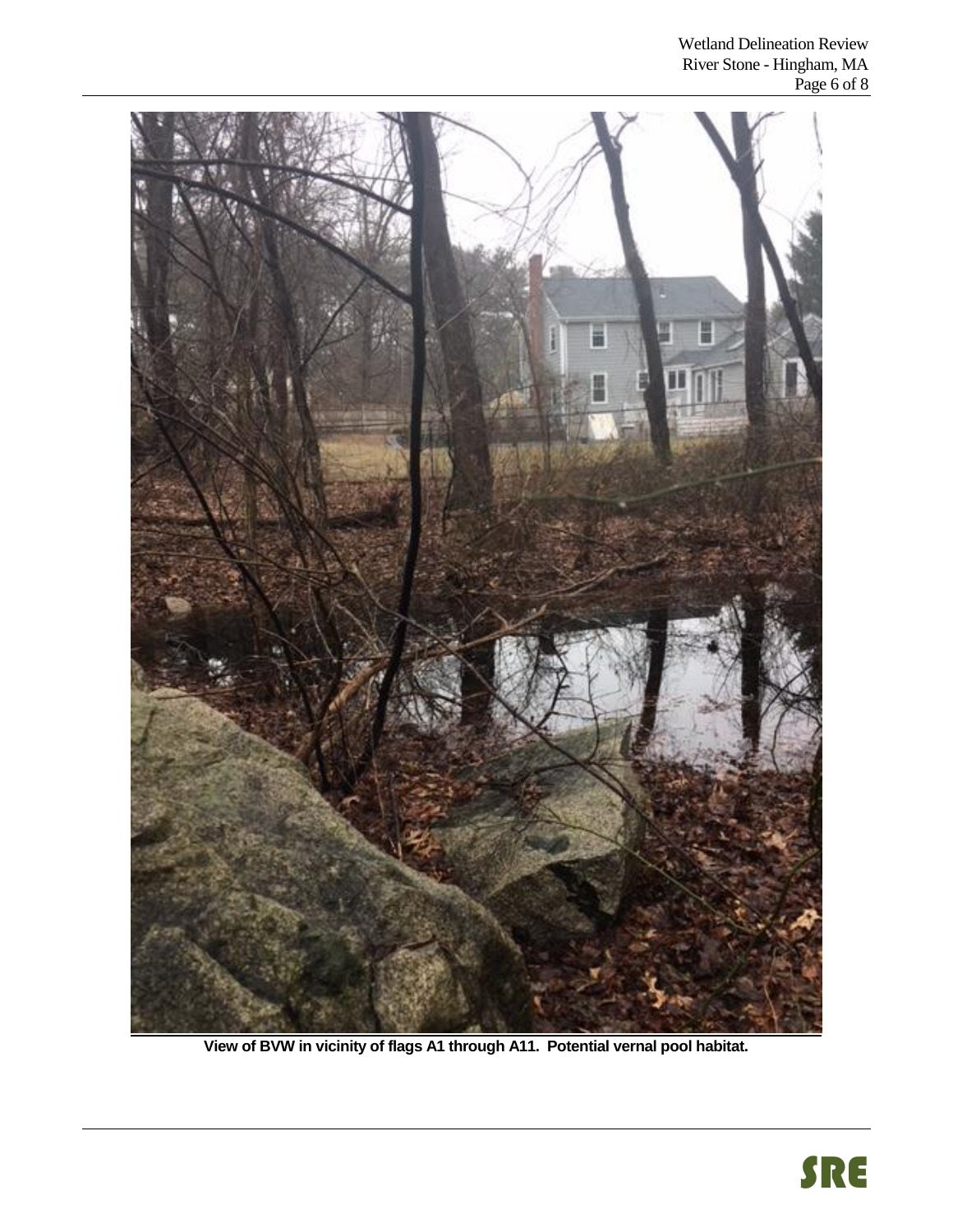

**View of interior of BVW in vicinity of wetland flags A18 and A19.**